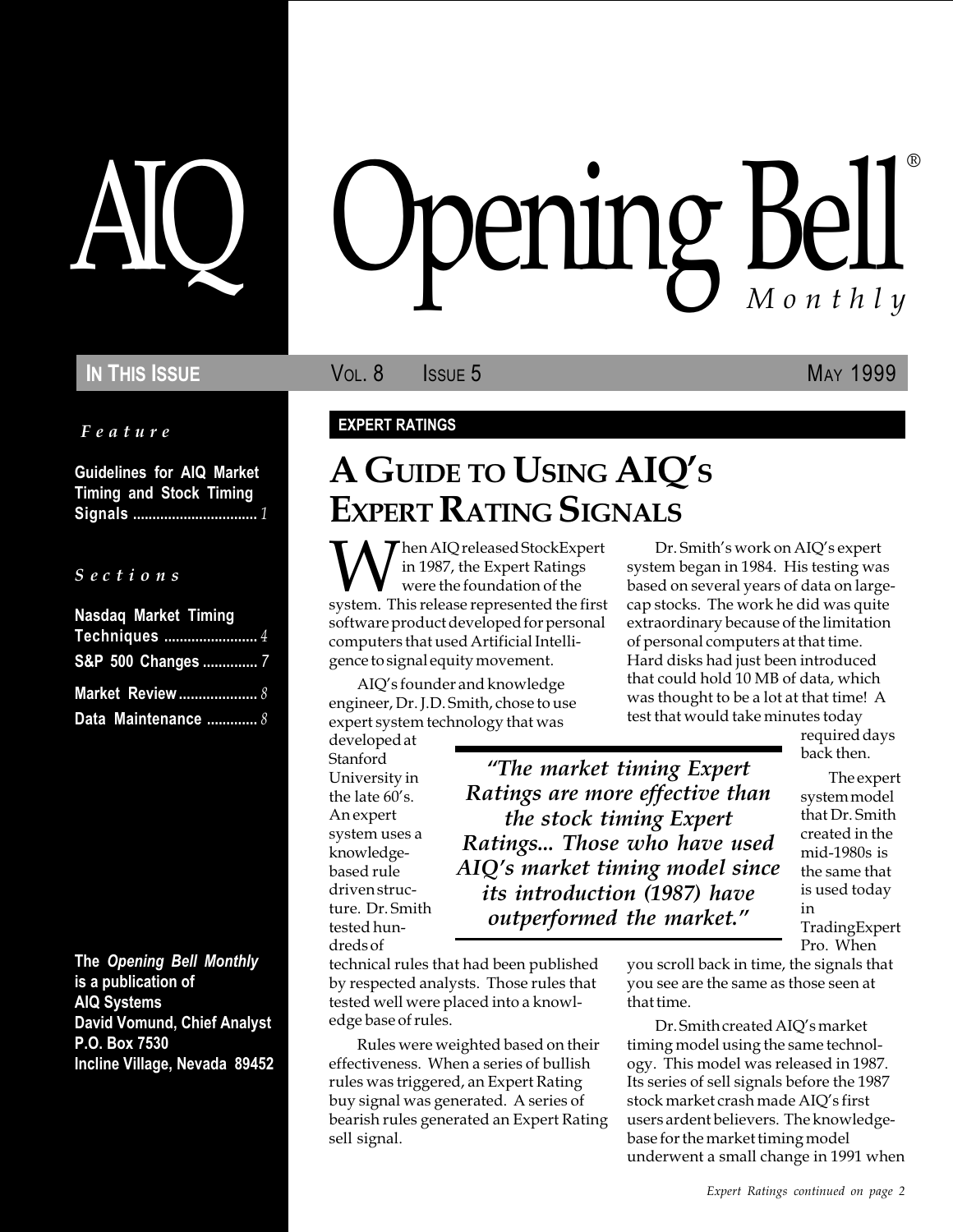#### EXPERT RATINGS continued . . .

TradingExpert was first released. At that time, the New High/New Low indicator was added to the program and to the knowledge base.

#### Market Timing Model

Of the two systems, the market timing Expert Ratings are more effective than the stock timing Expert Ratings. To see the market timing signals, plot ticker DJIA and look for signals of 95 or greater.

The market timing model is more

effective than the stock timing model because there is more data to work with. In addition to high, low, close, and volume data, the market timing model inputs also include advancing issues, declining issues, advancing volume, declining volume, and new highs/new lows.

The market timing model also better identifies trends than does the stock timing model and avoids registering a sell signal during strong advancing markets such as in early 1998.

For a model that was developed and introduced in the mid-1980s, the market timing model's performance can only be described as extraordinary. Those who expect miracles, of course, will always be disappointed in its signals at one time or another for

#### PLEASE SEND CORRESPONDENCE TO:

Opening Bell Monthly G.R. Barbor, Editor P.O. Box 7530 Incline Village, NV 89452

AIQ Opening Bell Monthly does not intend to make trading recommendations, nor do we publish, keep or claim any track records. It is designed as a serious tool to aid investors in their trading decisions through the use of AIQ software and an increased familiarity with technical indicators and trading strategies. AIQ reserves the right to use or edit submissions.

For subscription information, phone 1-800-332-2999 or 1-775-831-2999.

© 1992-1999 , AIQ Systems

market timing is extremely difficult. Those with realistic expectations, however, immediately see its value. That's why AIQ continually wins the Stocks & Commodities Readers Choice award for best AI product.

Few market timing models stand the test of time. Most models backtest well but don't work in the future. While others give theoretical or optimized historical signals, AIQ provides a list of the signals that were actually registered at the time. Those

A common mistake new users make with (stock timing) Expert Ratings is that they use them to determine when to sell...Rather than using Expert Ratings in a sell strategy, it is better to use trailing stops.

> who have used AIQ's market timing model since its introduction have outperformed the market (call AIQ at 800-332-2999 for a list of signals).

Long-time users of AIQ know that the market timing model exhibits certain characteristics. First, it is a true "market" model rather than just a Dow Jones Industrial Average model. If most stocks are falling but the Dow is rising, it will lean toward a sell mode. Second, applying a confirmation technique tends to lower the return of the model. The slower the confirmation, the lower the return. That's because confirmation on buy signals typically takes place at a higher price than the signal.

Unfortunately, the system is also prone to getting investors in too early during prolonged downward moves. That's where confirmation helps. During the 20% corrections in 1990 and in 1998 the model registered a sell signal near the top but went to a buy mode too early in the decline. Those who used a confirmation such as the Phase indicator avoided the first half of the decline but were on the wrong side of the market during the second half of the decline.

In general, those willing to accept higher risk and want to get in early in a move should trade the signals without confirmation. Option traders typically ignore market timing confirmations.

For almost everyone else, the Phase confirmation is appropriate. That is, a buy signal is not valid until the Phase indicator increases in value. Conversely, confirm a sell signal by waiting until the Phase indicator decreases in value. This confirmation

technique is fast enough to get you in the market early in a move but it will help keep you out of a free-falling market.

#### Stock Timing Model

The buy and sell signals on the stock timing model are derived from high, low, close, and volume data. The

model is a counter-trend system. That is, buy signals are typically registered when a stock is falling and sell signals are typically registered when a stock is rising.

 Divergences play a critical role in the signals. If the stock hits a new near-term low but several of its indicators don't hit new lows, then a buy is often registered. The opposite is true for sell signals.

Picking tops and bottoms is extremely difficult so it is essential that a confirmation technique be used. Most short-term traders use the Phase indicator as a confirmation indicator. A buy is not a buy until the Phase indicator increases in value. Conversely, a sell signal is not a sell until the Phase indicator decreases in value.

Those who hold stocks for weeks instead of days should use a slower confirmation technique such as the Directional Movement Index (DirMov). With this c onfirmation technique, a buy is not a buy until the DirMov is above zero. And a sell is not a sell until the DirMov is below zero. Applying confirmation helps traders avoid going too strongly against the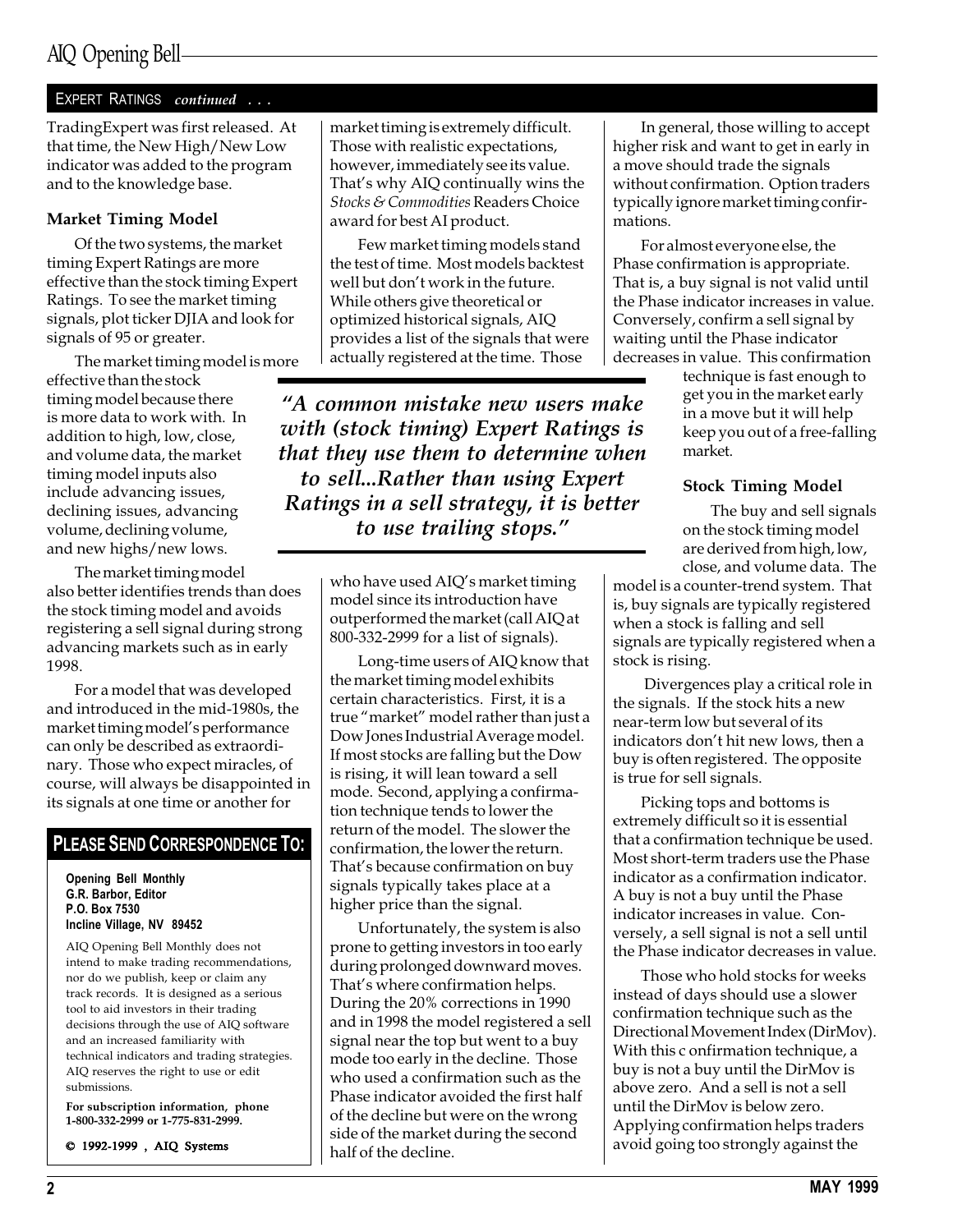#### EXPERT RATINGS continued . . .

trend.

Rather than trading an individual stock based only on its Expert Ratings, it is best to use the Weighted Action List to get a list of trading candidates. The Weighted Action List report lists all stocks with recent buy and sell signals that are confirmed by the Phase indicator. Depending on the size of the database, there can be dozens of stocks with buy signals on any given day.

Some signals are better than others. The Weighted Action List report attempts to rank the candidates based on how effective the signals will be. It could be that you see a buy on an individual stock but the Weighted Action List places that stock near the bottom of the report. The stock registered a buy but there were better buy candidates.

Since the expert system is a counter-trend system, the buy and sell signals work best for securities that are moving sideways or are in a consolidation. For these securities, buy signals tend to be registered near the bottom of the trading range and sell signals tend to be registered near the top of the trading range. With strong uptrending stocks you tend to see some buy signals near the low. Unfortunately, the stock timing model does not identify trends well. A stock that is in a strong uptrend will tend to register sell signals (many of which are unconfirmed) as it moves higher.

Experienced AIQ users who incorporate Expert Ratings in their stock analysis almost always apply additional analysis. Just as the Weighted Action List uses the Positive Volume and Negative Volume indicators to evaluate effectiveness, individuals use chart pattern analysis and further indicator readings to determine whether to act on an Expert Rating.

Some users insist on multiple signals before they consider placing a trade. Others have seen that strong

uptrending stocks tend to register unconfirmed sell signals so they actually view an unconfirmed sell signal as a new buy.

A common mistake new users make with Expert Ratings is that they use them to determine when to sell. The rating system was not designed with this in mind. That's why when you enter a position in the Profit Manager you are not given the choice of selling on an Expert Rating sell signal

We've already discussed how the system tends to register sell signals on strongly advancing stocks. If you rely on Expert Ratings to get you out, then

Since 1991, AIQ has followed an easy to use mechanical trading strategy which combines the market and stock timing models with impressive results...this strategy has produced a 32% annual rate of return.

> you will often sell a long position too early. You won't be letting your profits run. Secondly, it is possible for a stock to go to zero without registering a sell signal. If it doesn't register a sell near the top, then it probably won't register a sell as the stock moves lower.

> Rather than using Expert Ratings in a sell strategy, it is better to use trailing stops. That way you let your profits run while keeping losses small. Expert Ratings are based on an extensive analysis of not only prices but an evaluation of supply and demand for the stock. Expert Ratings are anticipatory. Share prices are reality. When money is on the line, vote for reality.

#### Combining Systems

Since 1991, AIQ has followed an easy to use mechanical trading strategy which combines the market and stock timing models with impressive results. Here is the strategy: when a market buy signal of 95 or

greater is registered, run the Weighted Action List report on a database of the S&P 500 stocks. Buy the top five stocks with Expert Rating signals of 95 or greater on the next day's opening price and hold them until a market timing sell signal, at which time the money is moved to a money market account.

While past performance does not guarantee future results, this strategy has produced a 32% annual rate of return. This is a model that has been tracked and published each year so there is no optimizing or backfitting. Call AIQ at 800-332-2999 for a detailed breakdown of the individual

trades.

#### TradingExpert Advancements

Although Expert Ratings were the foundation of AIQ's initial software products, they now are only one element in a complete package. There are built-in screening reports for people

who like to buy into strength and prebuilt reports for people who like to buy into weakness. AIQ continues to lead the industry in sector analysis and the Expert Design Studio allows users to create and backtest their own trading systems.

TradingExpert is a large program. It is too large for people to use every feature. Users pick and choose which parts of the program they want to incorporate in their trading processes and which parts to ignore. The role that the Expert Rating market and stock timing signals play in the analysis is an individual decision.  $\blacksquare$ 

#### Optionable Stocks

A file of all optionable stocks on the CBOE can be downloaded from the AIQ web site. Connect to the internet and open AIQ's Main Menu. From the menu, choose Help/Technical Support/Product Update. From the web page, choose to download the optionable list file.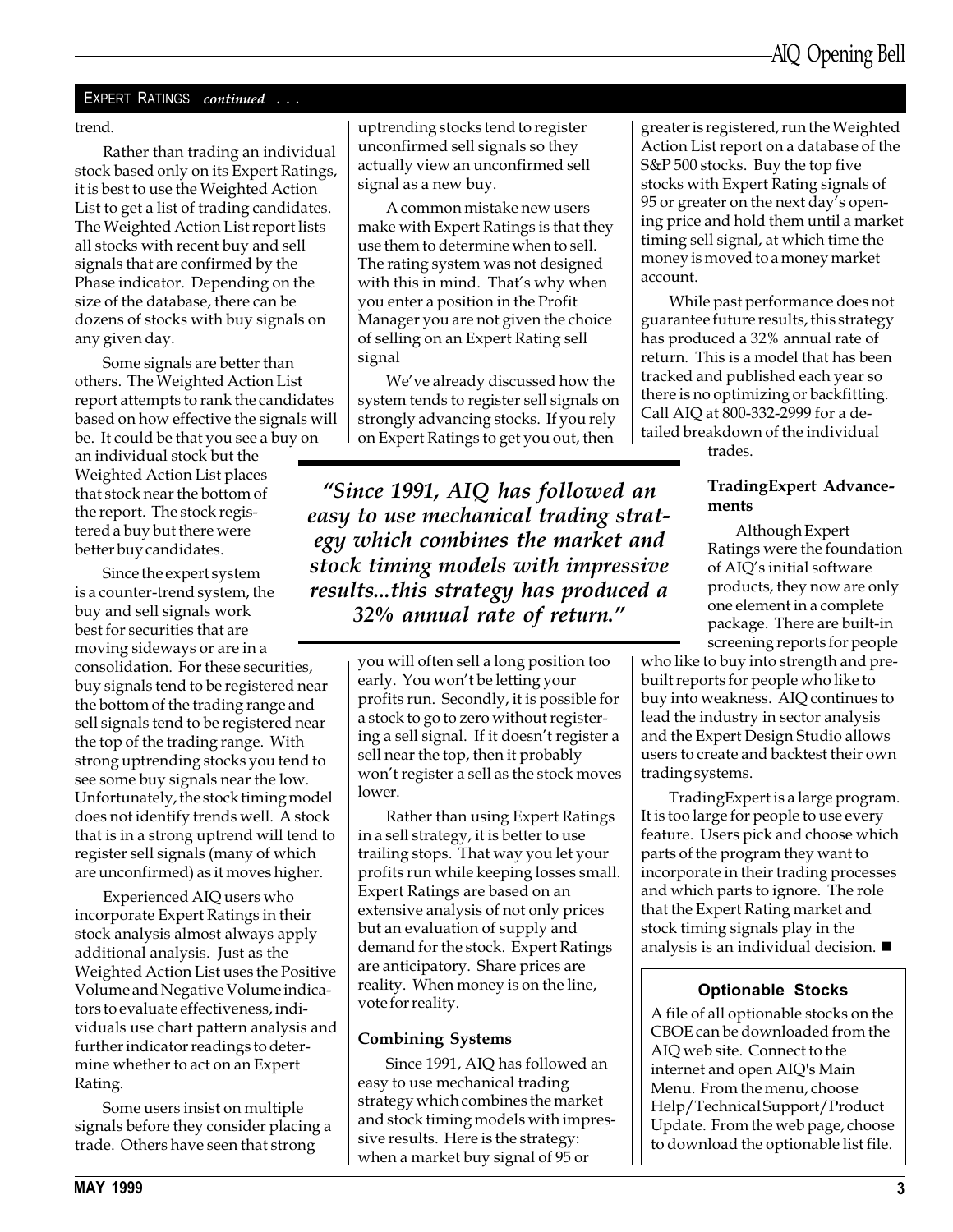#### MARKET TIMING

## NASDAQ MARKET TIMING TECHNIQUES STUDY SHOWS 'SPECTACULAR' SIGNALS FROM MARKET CREATED FOR NASDAQ-100 INDEX

#### By David Vomund

DAVID VOMUND

**M** any AIQ users have expressed an interest in timing the Nasdaq Composite. It is easy to understand why. pressed an interest in timing the Nasdaq Com-The Nasdaq makes fantastic advances in good times and undergoes dramatic sell-offs in bad times. Recent activity provides a good example.

From the July 98 high to the low in October 98, the Nasdaq fell 30%. Since the October low the Nasdaq has increased 80%. Because of its volatility and impressive performance, traders often focus more on the Nasdaq than on the Dow.

#### Nasdaq Trading with Ticker **OCEXCH**

AIQ's timing model is a true market timing model but it focuses on New York Stock Exchange (NYSE)

stocks instead of Nasdaq stocks. The Dow is used for price activity while all the stocks on the NYSE are used for breadth and volume data.

With the release of the windows version of TradingExpert in 1995, we allow users to apply AIQ's market timing model to the Nasdaq. By plotting ticker OCEXCH the system displays the Nasdaq Composite along with breadth and volume data from the Nasdaq market.

The Expert Rules are the same as those used for AIO's regular market timing model. In effect, the model thinks the Nasdaq Composite is the Dow Jones Average and the Nasdaq breadth and volume figures are the figures for the NYSE. In fact, when you click on the ER icon (for Expert Rules), it will talk about the Dow instead of the Nasdaq Composite.

AIQ's market timing model was



created using research from the Dow and NYSE breadth and volume. We were unsure how applying the same model to the Nasdaq market would work. About four years ago, we published in the Opening Bell a backtest of the timing signals using AIQ's regular market timing model applied to the Nasdaq. Unfortunately the results were less than spectacular.

Yet, we often talk to people who use the OCEXCH signals to time the Nasdaq stocks. When a good signal is registered, we hear about it. We therefore thought it was time to revisit these signals and update their performance statistics.

To test the signals, we assumed you purchased the Nasdaq Composite the day a buy signal of 95 or greater was registered and held the Composite until a sell signal of 95 or greater was registered. Since we are only interested in the accuracy of the signals, no confirmation technique was used. Money market interest is not included in return figures.

Trading results are found in Table 1. A yearly breakdown is found near the bottom of the table. Return figures assume compounding. Unfortunately, results have not improved in the years following our first article. Applying AIQ's market timing model to the Nasdaq using ticker OCEXCH is not effective in calling market turns.

Part of the problem with Nasdaq timing is that several of the indicators are not effective. The Nasdaq Advance/Decline Line has been declining since 1993, a time when the Nasdaq Composite has been in a huge bull market. Obviously, this weakness in the advance decline data has not led to a weak market.

This does not mean that you should ignore the Nasdaq market (OCEXCH) or its indicators. There is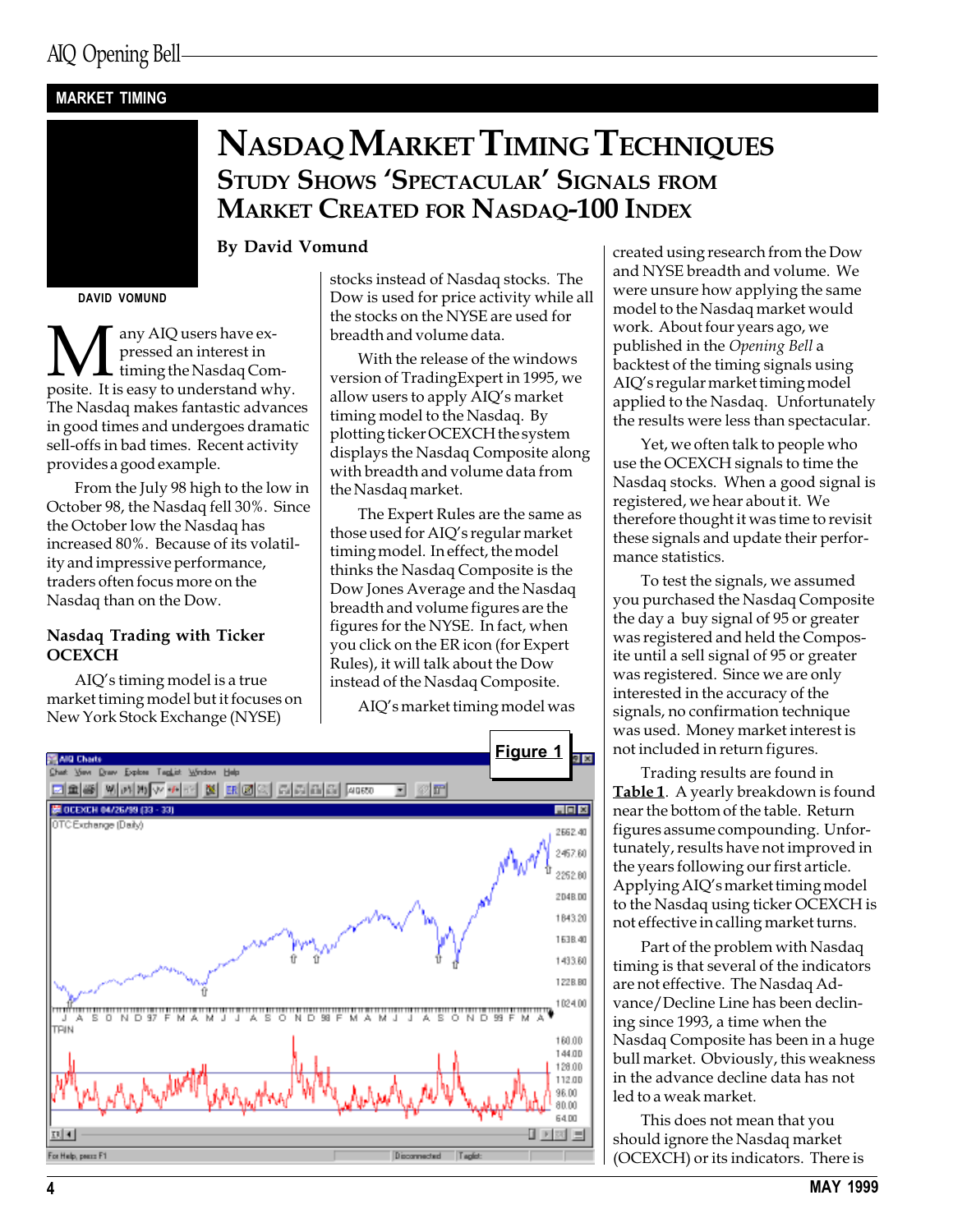#### MARKET TIMING continued . . .

one indicator that works exceptionally well. The buy signals on the TRIN indicator are very effective.

The Nasdaq Composite with its TRIN indicator is shown in **Figure 1**. With this indicator, a bullish signal occurs when it rises above the top horizontal line (a level of 120). Since this indicator is more volatile for the Nasdaq market than it is for the Dow, its performance is improved by increasing the buy level to 130. We've drawn arrows (Figure 1) to show where the buy signals were registered. The last signal came in mid-April. This is an indicator worth watching.

#### Nasdaq Timing Using Ticker DJIA

At AIQ seminars, I'm constantly asked about Nasdaq timing techniques. My advice is to simply use AIQ's regular market timing model (ticker DJIA) but apply it to the Nasdaq Composite. That is, when a market timing buy or sell signal of 95 or greater is registered using ticker DJIA, then buy the Nasdaq Composite rather than the Dow or the S&P 500 Index. The theory is that the Dow and the Nasdaq tend to move together; the Nasdaq just moves farther and faster.

A backtest of applying the DJIA signals to the Nasdaq Composite is found in Table 2. Some of the best trades came last year. From January 12, 1988 to April 17, 1998 the Nasdaq Composite rose 24%. After the October 8, 1998 buy signal, the Nasdaq Composite rose 38% before the December 3 sell signal was registered.

The yearly breakdown is found at the bottom of the table. The return from trading the Nasdaq Composite based on the DJIA signals is about equal to a buy-and-hold strategy. That is not bad considering it was a great period for buy-and-hold investors.

A simple method to improve this performance is to not limit yourself to the Nasdaq. By using the RSMD Indx SPX indicator, you can time when you want to concentrate on the Nasdaq

|  | Market Timing continued on page 6 |  |  |
|--|-----------------------------------|--|--|

| Table 1<br><b>Nasdaq Composite Market</b><br><b>Trading Study (ticker OCEXCH)</b> |            |                  |                      |          |                  |              |  |
|-----------------------------------------------------------------------------------|------------|------------------|----------------------|----------|------------------|--------------|--|
|                                                                                   |            |                  |                      |          |                  |              |  |
| Entry                                                                             | Expert     | Nasdaq           | Exit                 | Expert   | Nasdaq           | Nasdaq       |  |
| Date                                                                              | Rating     | Value            | Date                 | Rating   | Value            | %Ch          |  |
| 01/17/91                                                                          | 98         | 375.81           | 04/11/91             | 95       | 499.31           | 32.86        |  |
| 05/22/91                                                                          | 99         | 487.29           | 06/07/91             | 100      | 498.54           | 2.31         |  |
| 07/01/91                                                                          | 100        | 481.31           | 07/24/91             | 98       | 487.42           | 1.27         |  |
| 09/12/91                                                                          | 96         | 521.13           | 11/15/91             | 100      | 531.29           | 1.95         |  |
| 12/02/91                                                                          | 97         | 530.91           | 04/16/92             | 98       | 591.81           | 11.47        |  |
| 04/29/92                                                                          | 98         | 569.94           | 05/15/92             | 97       | 574.43           | 0.79         |  |
| 05/19/92                                                                          | 98         | 578.05           | 06/08/92             | 96       | 582.01           | 0.69         |  |
| 06/29/92                                                                          | 95         | 558.80           | 08/06/92             | 97       | 574.02           | 2.72         |  |
| 08/27/92                                                                          | 100        | 563.27           | 09/22/92             | 99       | 583.00           | 3.50         |  |
| 10/14/92                                                                          | 98         | 576.22           | 12/30/92             | 99       | 671.85           | 16.60        |  |
| 02/25/93                                                                          | 99         | 667.07           | 04/02/93             | 95<br>99 | 669.85           | 0.42         |  |
| 04/12/93<br>06/25/93                                                              | 100<br>100 | 673.12<br>694.81 | 06/08/93<br>07/16/93 | 100      | 687.74<br>699.73 | 2.17<br>0.71 |  |
| 07/28/93                                                                          | 95         | 705.59           | 09/07/93             | 99       | 739.35           | 4.78         |  |
| 12/01/93                                                                          | 97         | 763.81           | 02/04/94             | 98       | 777.28           | 1.76         |  |
| 02/28/94                                                                          | 99         | 792.50           | 03/24/94             | 99       | 786.68           | $-0.73$      |  |
| 04/14/94                                                                          | 97         | 727.31           | 06/08/94             | 96       | 729.79           | 0.34         |  |
| 06/24/94                                                                          | 97         | 702.68           | 08/05/94             | 100      | 718.67           | 2.28         |  |
| 08/09/94                                                                          | 96         | 722.61           | 09/21/94             | 99       | 760.71           | 5.27         |  |
| 10/05/94                                                                          | 95         | 746.28           | 10/24/94             | 96       | 761.21           | 2.00         |  |
| 12/14/94                                                                          | 99         | 725.67           | 03/07/95             | 100      | 791.33           | 9.05         |  |
| 03/14/95                                                                          | 96         | 808.24           | 04/19/95             | 98       | 816.55           | 1.03         |  |
| 07/14/95                                                                          | 95         | 999.33           | 07/19/95             | 100      | 952.83           | $-4.65$      |  |
| 07/25/95                                                                          | 98         | 993.76           | 08/16/95             | 96       | 1025.75          | 3.22         |  |
| 10/11/95                                                                          | 96         | 1001.57          | 10/25/95             | 96       | 1026.47          | 2.49         |  |
| 01/18/96                                                                          | 97         | 1007.24          | 03/20/96             | 97       | 1101.82          | 9.39         |  |
| 03/29/96                                                                          | 99         | 1101.39          | 04/08/96             | 97       | 1105.65          | 0.39         |  |
| 06/28/96                                                                          | 99         | 1185.02          | 11/18/96             | 98       | 1254.57          | 5.87         |  |
| 02/12/97                                                                          | 99         | 1358.95          | 02/20/97             | 95       | 1347.13          | $-0.87$      |  |
| 03/05/97                                                                          | 99         | 1329.09          | 04/11/97             | 97       | 1206.89          | $-9.19$      |  |
| 04/22/97                                                                          | 98         | 1212.74          | 08/22/97             | 97       | 1598.68          | 31.82        |  |
| 09/02/97                                                                          | 96         | 1618.09          | 12/10/97             | 97       | 1596.62          | $-1.33$      |  |
| 12/29/97                                                                          | 99         | 1537.44          | 01/07/98             | 95       | 1561.69          | 1.58         |  |
| 01/13/98                                                                          | 99         | 1541.62          | 01/26/98             | 96       | 1561.46          | 1.29         |  |
| 06/04/98                                                                          | 99         | 1769.95          | 12/14/98             | 97       | 1966.91          | 11.13        |  |
| 12/30/98                                                                          | 95         | 2166.94          | 02/04/99             | 97       | 2410.20          | 11.23        |  |
| 02/22/99                                                                          | 97         | 2342.01          | 03/12/99             | 98       | 2381.54          | 1.69         |  |
| 04/09/99                                                                          | 98         | 2593.05          | 04/26/99             | N/A      | 2652.05          | 2.28         |  |
| <b>Percent Return by Year</b>                                                     |            |                  |                      |          |                  |              |  |
| Trading Nasdaq Comp.                                                              |            |                  |                      |          |                  |              |  |

|         | <b>Trading</b> | Nasdag Comp. |                       |
|---------|----------------|--------------|-----------------------|
| 1992    | 26.97          | 15.45        |                       |
| 1993    | 10.11          | 14.75        |                       |
| 1994    | 13.42          | $-3.2$       |                       |
| 1995    | 7.24           | 39.92        |                       |
| 1996    | 16.28          | 22.71        |                       |
| 1997    | 19.59          | 21.64        |                       |
| 1998    | 13.26          | 39.63        |                       |
| 1999*   | 14.31          | 20.95        | * Upda<br>ted through |
| Average | 15.15          | 21.48        | April 26,1999         |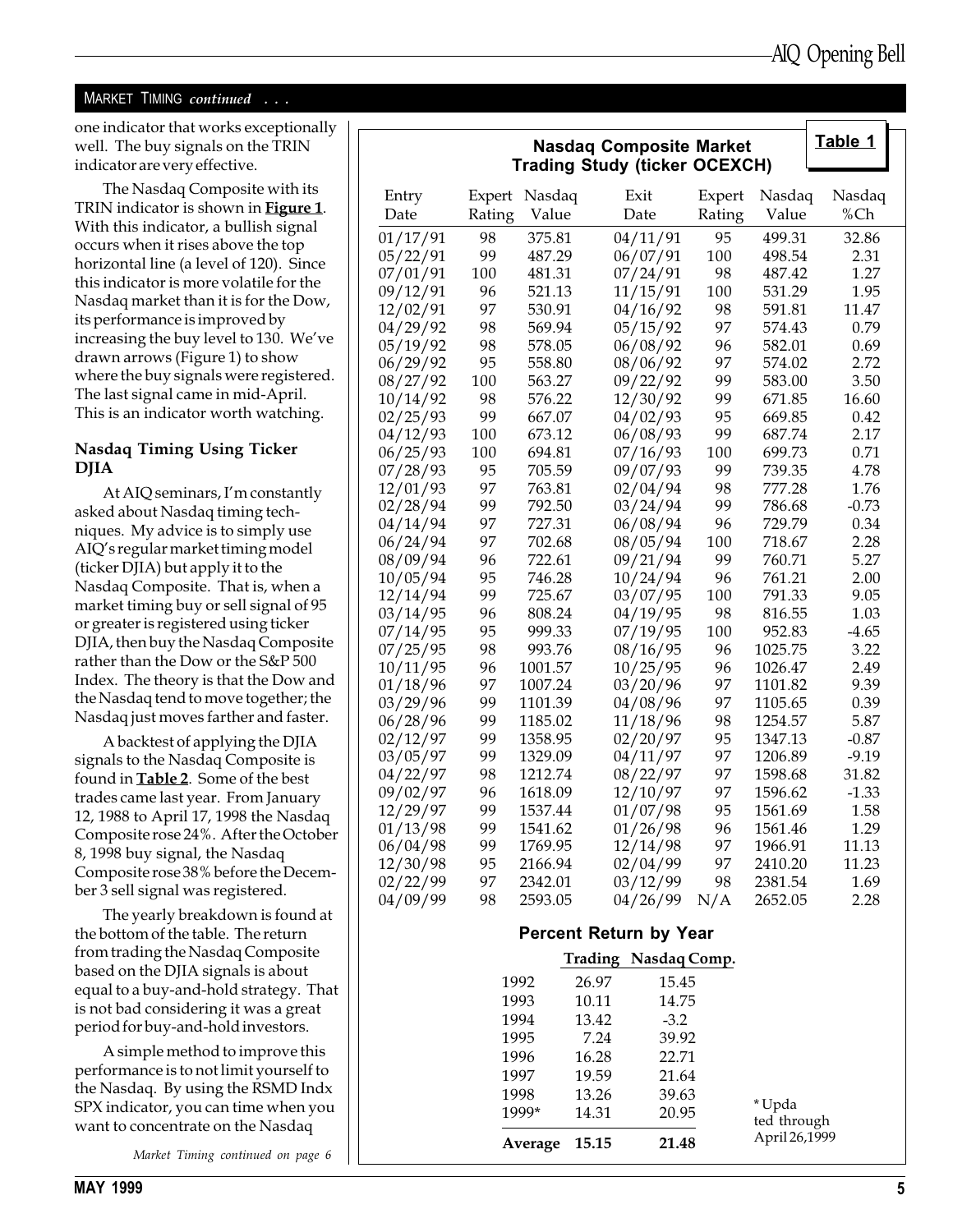## AIQ Opening Bell

#### MARKET TIMING continued . . .

market and when you want to concentrate on the large-cap S&P 500 stocks.

This indicator is displayed in Figure 2. When the timing model is on a buy and this indicator is rising, then the Nasdaq is outperforming. When the indicator is falling, it is time to rotate to the large-cap S&P 500 stocks. We see that during the October 98 to December 98 trade the indicator constantly pointed toward strength in the Nasdaq stocks.

#### Nasdaq Composite Trading Using Signals from a Nasdaq-100 Market

In last month's Opening Bell, we discussed how to create markets with AIQ TradingExpert. We discovered an effective Nasdaq timing system based on a market created for the Nasdaq-100 Index. Over the last year, its signals have been spectacular.

By creating a Nasdaq-100 market, we can plot the actual Nasdaq-100 Index using the NDX ticker and TradingExpert calculates breadth and volume based on the 100 stocks that comprise the index. A list of these stocks can be found on the Nasdaq web site at www.nasdaq.com. An explanation of how to create a market can be found in the TradingExpert Pro Users Manual, page 52.

With the market created, we can obtain Expert Rating signals by applying the DJIA model to the Nasdaq-100 market. Unlike the Nasdaq Composite, the Advance/ Decline Line on the Nasdaq-100 market works because all the low price and low volume stocks that ruin the Nasdaq Composite market are excluded from the calculation.

Trading results using our calculated Nasdaq-100 market are found in Table 3. To be consistent with the results in Table 1 and Table 2, we purchased the Nasdaq Composite when a buy signal was registered instead of buying the Nasdaq-100 Index. The 100 stocks that comprise the Nasdaq-100 Index change over time so we are unable to perform a multi-year backtest. We took our test

|                      |          |                        | <b>Nasdaq Composite Market</b><br><b>Trading Study (ticker DJIA)</b> |                      |                  |                    | Table 2           |
|----------------------|----------|------------------------|----------------------------------------------------------------------|----------------------|------------------|--------------------|-------------------|
| Entry<br>Date        | Rating   | Expert Nasdaq<br>Value | Exit<br>Date                                                         |                      | Expert<br>Rating | Nasdaq<br>Value    | Nasdaq<br>$\%$ Ch |
| 12/31/91             | N/A      | 586.34                 |                                                                      | 02/24/92             | 99               | 634.93             | 8.29              |
| 04/10/92             | 96       | 584.24                 |                                                                      | 05/15/92             | 100              | 574.43             | $-1.68$           |
| 05/29/92             | 98       | 585.31                 |                                                                      | 06/05/92             | 98               | 585.43             | 0.02              |
| 06/22/92             | 95       | 549.72                 |                                                                      | 07/20/92             | 97               | 564.28             | 2.65              |
| 07/27/92             | 99       | 564.73                 |                                                                      | 08/06/92             | 98               | 574.02             | 1.65              |
| 08/14/92             | 96<br>99 | 572.17<br>581.24       |                                                                      | 09/08/92<br>09/22/92 | 100<br>97        | 571.17<br>583.00   | $-0.17$<br>0.30   |
| 09/10/92<br>09/28/92 | 99       | 575.34                 |                                                                      | 12/14/92             | 95               | 654.77             | 13.81             |
| 12/18/92             | 97       | 661.29                 |                                                                      | 01/07/93             | 98               | 678.21             | 2.56              |
| 01/12/93             | 95       | 679.45                 |                                                                      | 02/16/93             | 96               | 665.39             | $-2.07$           |
| 07/06/93             | 99       | 702.22                 |                                                                      | 10/26/93             | 98               | 765.46             | 9.01              |
| 12/17/93             | 98       | 759.23                 |                                                                      | 02/04/94             | 100              | 777.28             | 2.38              |
| 02/28/94             | 99       | 792.50                 |                                                                      | 03/24/94             | 100              | 786.68             | $-0.73$           |
| 03/28/94             | 96       | 772.50                 |                                                                      | 06/20/94             | 100              | 718.85             | $-6.94$           |
| 06/27/94             | 98       | 702.68                 |                                                                      | 08/05/94             | 98               | 718.67             | 2.28              |
| 08/23/94             | 97       | 747.98                 |                                                                      | 09/19/94             | 98               | 776.72             | 3.84              |
| 09/26/94             | 95       | 755.63                 |                                                                      | 09/29/94             | 98               | 759.34             | 0.49              |
| 10/10/94             | 100      | 756.81                 |                                                                      | 10/20/94             | 98               | 768.24             | 1.51              |
| 11/07/94             | 95       | 762.31                 |                                                                      | 04/20/95             | 99               | 819.01             | 7.44              |
| 04/21/95             | 98<br>95 | 823.44<br>1019.97      |                                                                      | 06/16/95             | 98<br>95         | 908.65<br>1027.57  | 10.35<br>0.75     |
| 08/25/95<br>10/12/95 | 99       | 1015.62                |                                                                      | 10/02/95<br>10/19/95 | 99               | 1046.96            | 3.09              |
| 11/16/95             | 98       | 1044.47                |                                                                      | 12/18/95             | 95               | 1002.56            | $-4.01$           |
| 01/16/96             | 95       | 995.87                 |                                                                      | 04/03/96             | 99               | 1115.85            | 12.05             |
| 04/15/96             | 99       | 1110.43                |                                                                      | 04/17/96             | 100              | 1120.87            | 0.94              |
| 05/08/96             | 99       | 1183.42                |                                                                      | 06/07/96             | 97               | 1229.76            | 3.92              |
| 07/09/96             | 95       | 1153.59                |                                                                      | 08/29/96             | 98               | 1145.03            | $-0.74$           |
| 09/09/96             | 98       | 1148.70                |                                                                      | 01/06/97             | 95               | 1316.39            | 14.60             |
| 01/07/97             | 96       | 1327.72                |                                                                      | 03/13/97             | 100              | 1293.28            | $-2.59$           |
| 03/21/97             | 96       | 1254.07                |                                                                      | 08/08/97             | 98               | 1598.52            | 27.47             |
| 09/02/97             | 100      | 1618.09                |                                                                      | 11/18/97             | 99               | 1600.43            | $-1.09$           |
| 12/29/97             | 100      | 1537.44                |                                                                      | 01/08/98             | 96               | 1555.54            | 1.18              |
| 01/12/98             | 97       | 1507.58                |                                                                      | 04/17/98             | 95               | 1866.60            | 23.81             |
| 06/02/98             | 98       | 1761.79                |                                                                      | 06/10/98             | 95               | 1773.25            | 0.65              |
| 06/16/98<br>07/29/98 | 95<br>98 | 1753.12<br>1881.49     |                                                                      | 07/21/98<br>09/03/98 | 100<br>95        | 1979.13<br>1571.86 | 12.89<br>$-16.46$ |
| 09/08/98             | 100      | 1660.86                |                                                                      | 10/05/98             | 97               | 1536.68            | $-7.48$           |
| 10/08/98             | 95       | 1419.12                |                                                                      | 12/03/98             | 98               | 1954.35            | 37.72             |
| 12/29/98             | 96       | 2181.77                |                                                                      | 01/13/99             | 100              | 2316.81            | 6.19              |
| 01/25/99             | 95       | 2369.31                |                                                                      | 02/25/99             | 100              | 2326.82            | $-1.79$           |
| 04/16/99             | 95       | 2484.04                |                                                                      | 04/26/99             | N/A              | 2652.05            | 6.76              |
|                      |          |                        | <b>Percent Return by Year</b>                                        |                      |                  |                    |                   |
|                      |          |                        | Trading                                                              |                      | Nasdaq Comp.     |                    |                   |
|                      |          | 1992                   | 29.61                                                                | 15.45                |                  |                    |                   |
|                      |          | 1993                   | 9.42                                                                 | 14.75                |                  |                    |                   |
|                      |          | 1994                   | $-1.22$                                                              | $-3.20$              |                  |                    |                   |
|                      |          | 1995                   | 19.81                                                                | 39.92                |                  |                    |                   |
|                      |          | 1996                   | 31.11                                                                | 22.71                |                  |                    |                   |
|                      |          | 1997                   | 27.90                                                                | 21.64                |                  |                    |                   |
|                      |          | 1998                   | 49.09                                                                | 39.63                |                  |                    |                   |
|                      |          | 1999*                  |                                                                      |                      |                  |                    | * Updated through |
|                      |          |                        | 10.78                                                                | 20.95                |                  |                    | April 26,1999     |
|                      |          | Average                | 22.06                                                                | 21.48                |                  |                    |                   |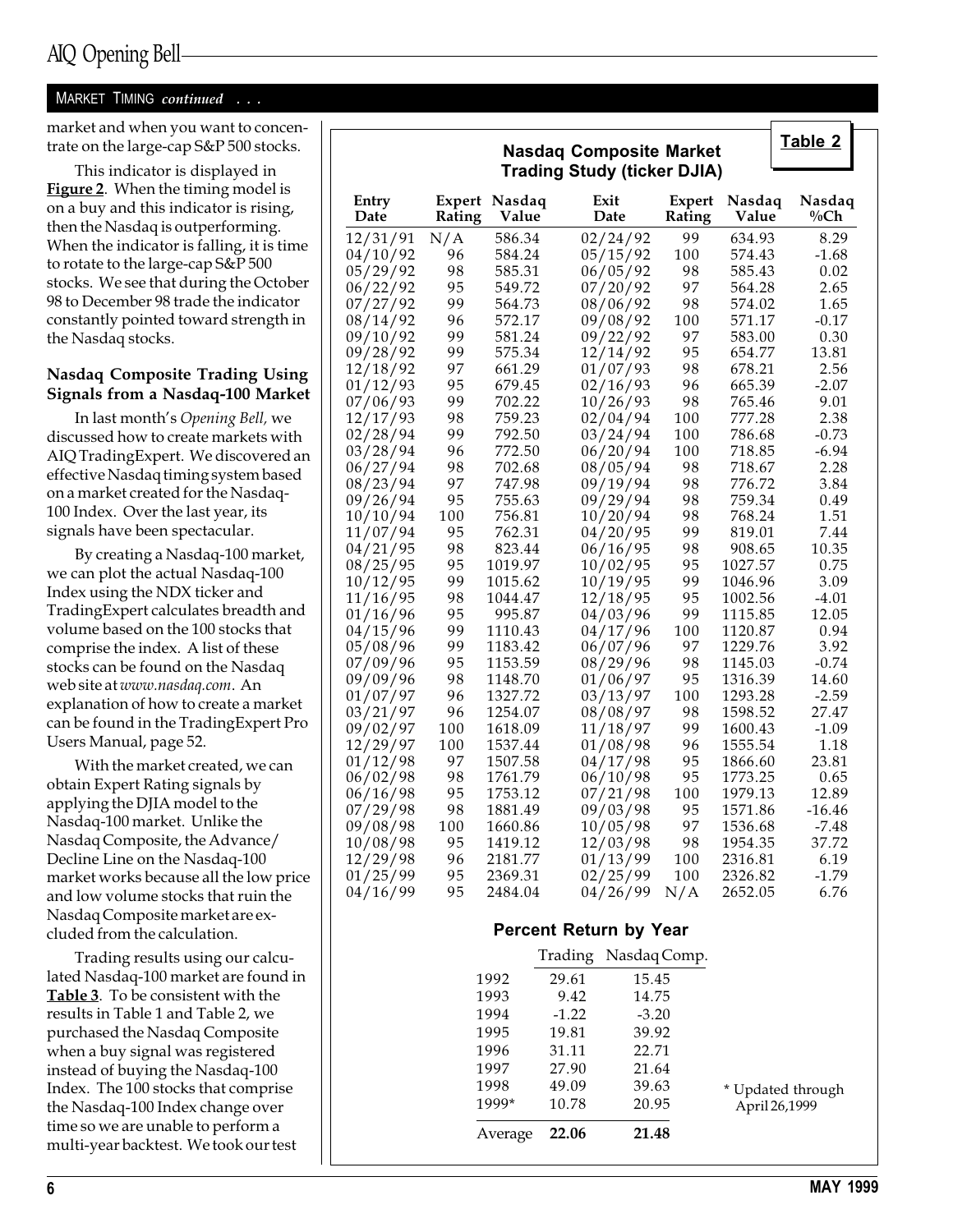#### MARKET TIMING continued . . .

back to January 1988, which may be a stretch given that many of the internet stocks that are part of the index now were not part of the index at that time.

The yearly results found at the bottom of the table are spectacular. This is the first time that I have created a market and found the signals to actually be more accurate than the DJIA signals. Look how this model handled the very tough second half of 1998. The model gave a sell on July 23 and kept investors out of the market for all but a few days until October 12 when a buy signal was registered. It then kept investors in the market until mid-December. Remember, confirmation was not used in this study so this wasn't a case where waiting for confirmation saved a bad signal.

Because differences in stock data or variations on the Nasdaq-100 stock holdings may affect results, your buy and sell dates may vary from those listed in Table 3. With less than two years of back data, it is hard to tell whether this technique will continue its impressive results but I am now just as excited to see its signal at the end of the day as I am seeing the signal on the Dow.

The Nasdaq Composite has received a lot of attention the past few years because the large-cap technology stocks that drive the index have been the star performers during this bull run. This may continue as money is flowing into index funds that are tied to the Nasdaq-100 index. A thorough analysis of the Nasdaq is important for almost all equity traders. We hope this article gives you new timing techniques to be included in your trading strategy.  $\blacksquare$ 

#### S&P 500 Changes

(WPI) Watson Pharmaceuticals replaces (ANV) Aero-Vickers Inc. WPI is added to a new S&P group.

The new group is (HEALTHDU) Health Care-(Drugs-Generic & Other). This group is under the Health Sector (HEALTH).



Table 3

#### Nasdaq Composite Trading Using Signals from the Nasdaq 100 Market

| Entry<br>Date | Expert<br>Rating | Nasdaq<br>Value | Exit<br>Date | <b>Expert</b><br>Rating | Nasdaq<br>Value | Nasdaq<br>$\%$ Ch |
|---------------|------------------|-----------------|--------------|-------------------------|-----------------|-------------------|
| 12/31/97      | N/A              | 1570.35         | 01/30/98     | 95                      | 1619.36         | 3.12              |
| 02/20/98      | 96               | 1728.12         | 04/07/98     | 100                     | 1798.70         | 4.08              |
| 04/15/98      | 96               | 1863.26         | 04/27/98     | 98                      | 1820.32         | $-2.30$           |
| 06/04/98      | 99               | 1769.95         | 06/10/98     | 98                      | 1773.25         | 0.19              |
| 06/16/98      | 99               | 1753.12         | 07/23/98     | 95                      | 1935.21         | 10.39             |
| 08/17/98      | 97               | 1818.04         | 08/21/98     | 97                      | 1797.61         | $-1.12$           |
| 10/12/98      | 98               | 1546.08         | 12/14/98     | 99                      | 1966.91         | 27.22             |
| 12/18/98      | 99               | 2086.13         | 02/04/99     | 97                      | 2410.20         | 15.53             |
| 02/22/99      | 99               | 2342.01         | 02/24/99     | 99                      | 2339.37         | $-0.11$           |
| 03/29/99      | 95               | 2491.84         | 04/13/99     | 98                      | 2583.49         | 3.68              |
| 04/21/99      | 96               | 2488.29         | 04/26/99     | N/A                     | 2652.05         | 6.58              |

#### Percent Return by Year

|               |       | Trading Nasdaq Comp. |
|---------------|-------|----------------------|
| 1998          | 53.32 | 39.63                |
| 1999*         | 21.32 | 20.95                |
| Average 37.32 |       | 30.29                |

\* Updated through April 26,1999